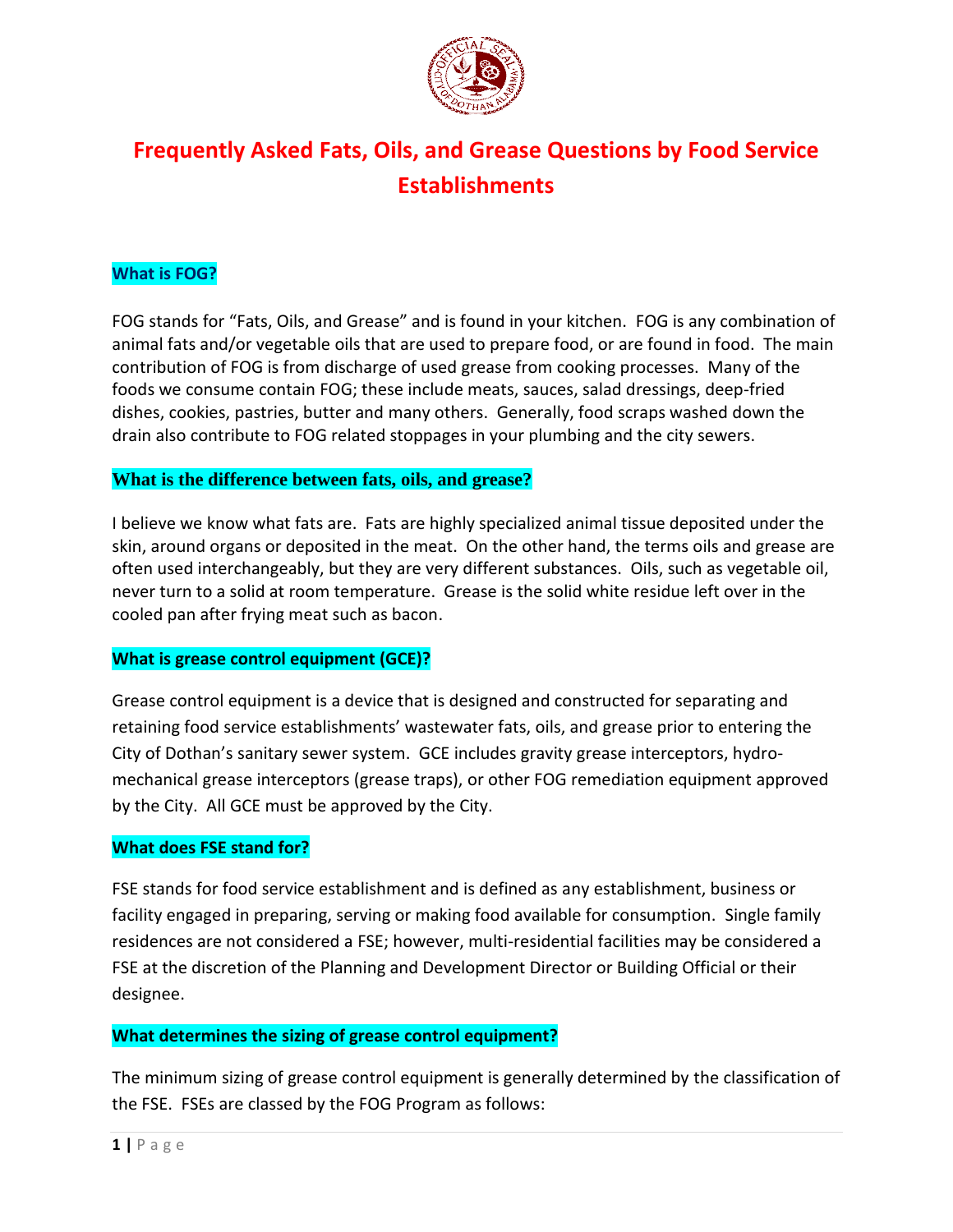Class 1: Delis - engaged in the sale of salads, cold cuts and microwaved/convection oven warmed sandwiches/subs with no frying or grilling on site, use of precooked meats, utilization of disposable serving ware with very limited culinary washing, Meat Markets with meat preparation such as slicing and grinding, etc., Coffee Shops (small), Ice Cream Shops, Frozen Yogurt Shops, Retail Bakeries with no on premise frying or preparation of other non-bakery foods, Doughnut Shops with baking only, Beverage bars with limited on premise food preparation that can be classed as a deli, Day Care facilities (minimum classification - depending on menus, food preparation, culinary cleaning, and number of meals served), Religious Organizations (minimum classification - depending on menus, food preparation, culinary cleaning, number of meals served, and frequency meals are served), and Mobile Food Vendors.

Class 2: Limited Service Restaurants (aka fast food facilities, drive-in, carry-out), Day Care facilities (maximum classification - depending on menus, food preparation, culinary cleaning, number of meals served, and frequency meals are served), Religious Organizations (maximum classifications - depending on menus, food preparation, culinary cleaning, number of meals served, and frequency meals are served), Full Service Restaurants (minimum classification - seating capacity less than 65), Buffet and Cafeteria (minimum classification - seating capacity less than 65), Doughnut Shops with on premise frying, Coffee Shops (large), Caterers, Convenience Stores with on premise frying, Supermarket/Grocery Stores with on premise frying.

Class 3: Full Service Restaurants (maximum classification - seating capacity greater than 65).

Class 4: Buffet and Cafeteria Facilities (maximum classification - seating capacity greater than 65).

Class 5: Institutions (Schools, Hospitals, Nursing Homes, Prisons, etc.).

Minimum acceptable sizing of grease control equipment for each FSE classification will be as follows:

Class 1: 20-gpm/40 pound grease trap (hydro-mechanical grease interceptor or HGI)

Class 2: 1,000-gallon gravity grease interceptor (GGI)

Class 3: 1,500-gallon gravity grease interceptor (GGI)

Class 4: 2,000-gallon gravity grease interceptor (GGI)

Class 5: 2,000-gallon gravity grease interceptor (GGI)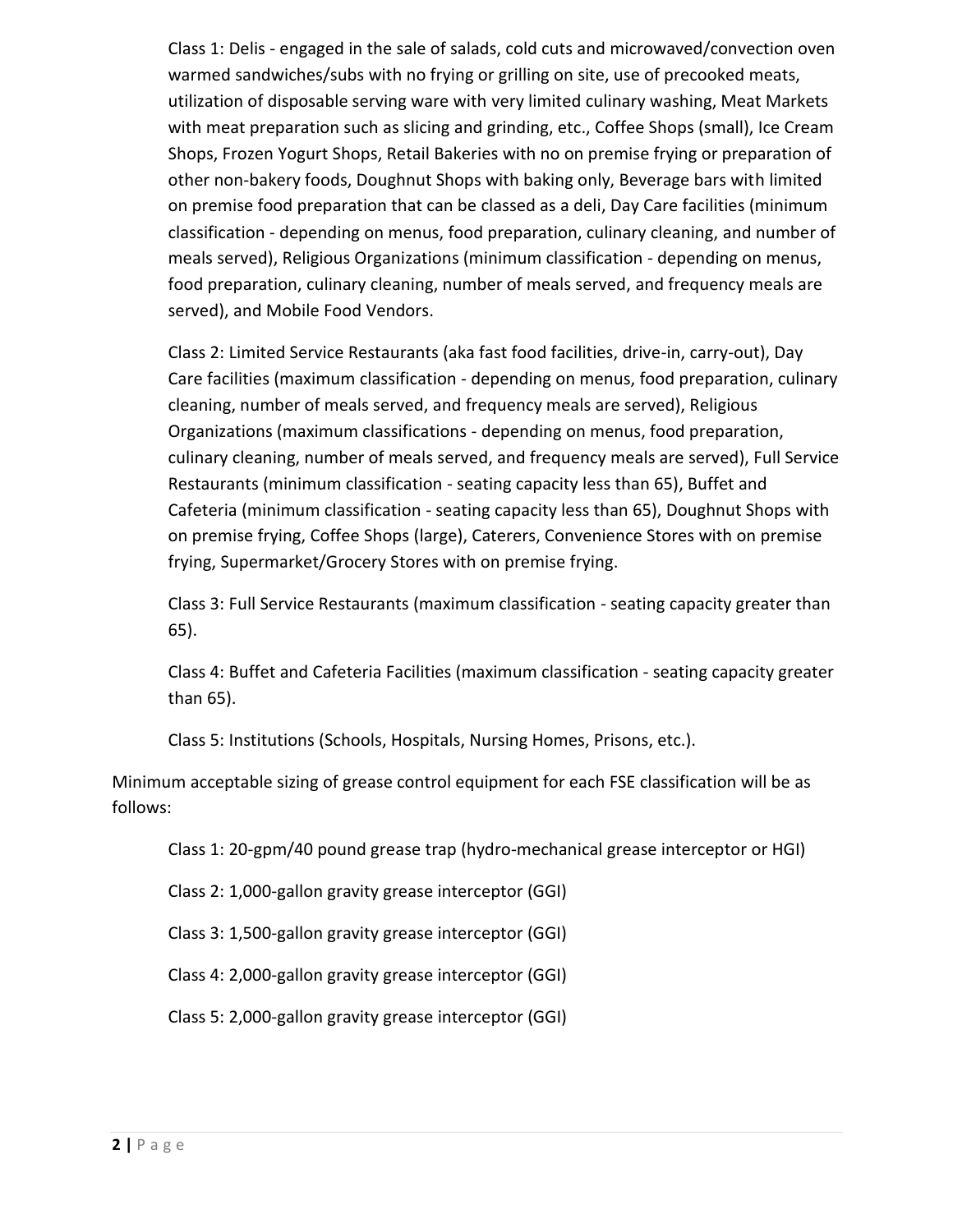### **What is a hydro-mechanical grease interceptor?**

These are generally identified as an "under the sink" or "in the floor" grease trap which is a small container or tank with baffles designed for inside installation at kitchen fixtures and appliances, although they are sometimes installed adjacent to the kitchen and outside the building either above or below the ground. These small containers built into the wastewater piping a short distance from the fixtures they serve are designed to capture the FOG and solids in the wastewater. All grease traps shall have an approved flow control device.

# **What is a flow control device and why am I required to have one installed on a hydromechanical grease interceptor (HGI)?**

A flow control device is an integral part of a hydro-mechanical grease interceptor (grease trap) installed on the inlet side that controls the wastewater flow through the tank and entrains air bubbles in the wastewater stream via the vent to facilitate FOG removal. Thus the flow control device is required to facilitate FOG removal and to control the flow through the tank, which allows sufficient time for the separation of FOG and solids from the wastewater stream.

### **What is a gravity grease interceptor (GGI)?**

A gravity grease interceptor (GGI) is grease control equipment identified as a large, in-ground tank, usually 1000-gallons or larger capacity, which provides FOG control for a FSE. All newly installed GGIs must be manufactured by a City approved manufacturer and installed to the City's installation specifications.

### **Why must I have my grease control equipment certified annually?**

All grease control equipment must be inspected and certified at least annually in order to ensure proper functioning of the equipment. Only a City of Dothan GCE certified grease waste hauler or GCE certified licensed plumber may be used for the inspection and certification. Completed certification forms (Gravity Grease Interceptor Certification FORM A or Grease Trap Certification Form B) must be completed and signed by the City GCE certified grease waste hauler or GCE certified licensed plumber, signed by the FSE owner or authorized representative, and submitted to the City FOG Program Coordinator by December 31 of each year.

### **How long does an FSE have to keep records?**

FSEs are required to keep the following records a minimum of three years:

- Maintenance records including cleaning, noted GCE deficiencies, and repairs
- Manifests if FOG laden wastewater from the GCE is hauled off site
- GCE certification forms (Form A or Form B), whichever are used
- For FSEs with GGIs a "FSE Gravity Grease Interceptor Self-Monitoring Checklist" Form G
- For FSEs with hydro-mechanical grease interceptors (small grease traps) "FSE Grease Trap Self-Monitoring Checklist" Form F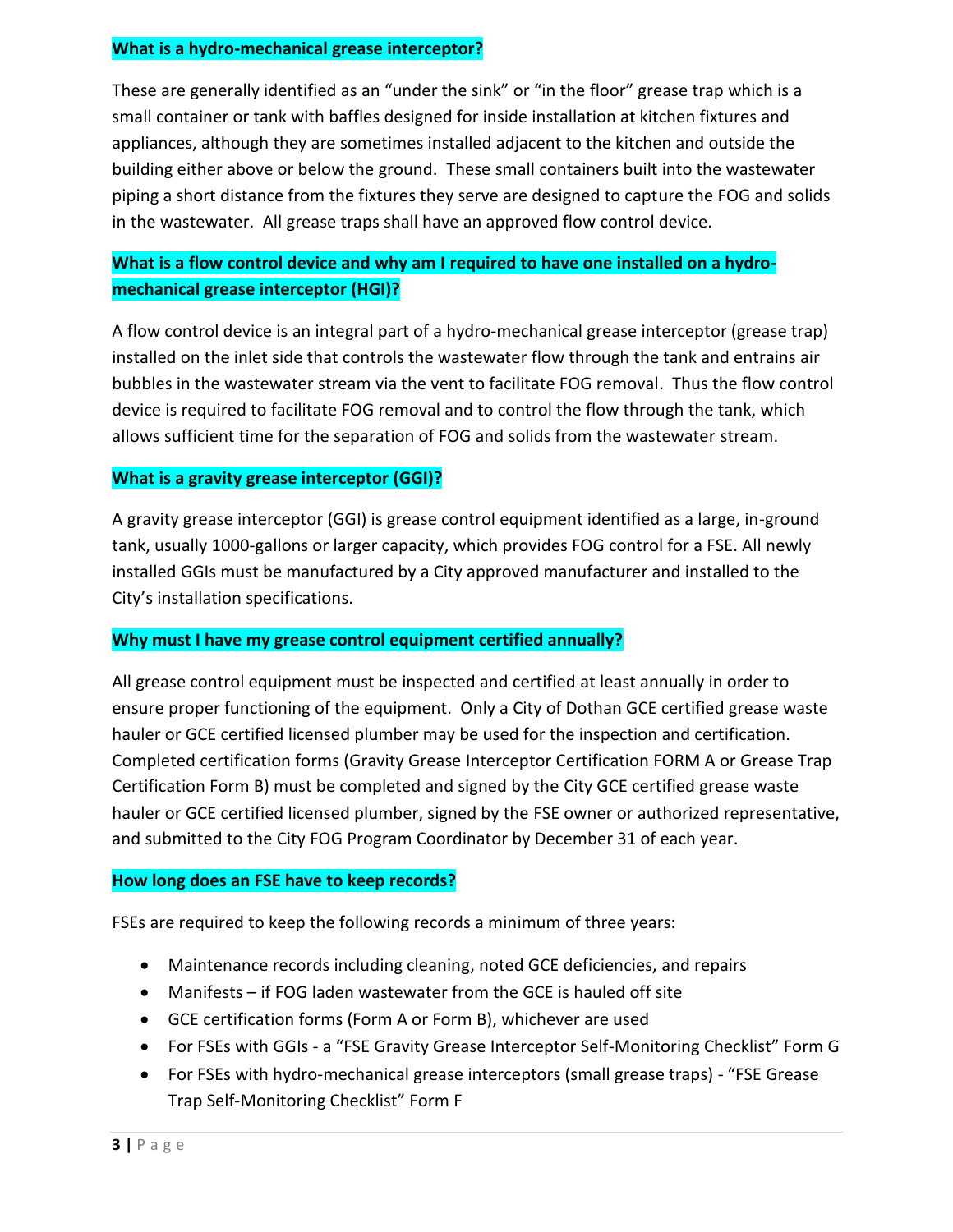### **What is the difference between yellow grease and brown grease?**

Yellow grease is FOG that has not been in contact or contaminated from other sources (water, wastewater, solid waste, etc.) and can be recycled. Most yellow grease is used fryer cooking oil. Yellow grease is normally stored in a grease recycle bin.

Brown grease is FOG that is discharged to the grease control equipment. Brown grease can be discharged from kitchen fixtures and appliances (i.e. 3-compartment sinks, pre-rinse sinks, automatic dishwashing machines, mop sinks, floor drains, water cooled wok stoves, soup kettles, etc.) or other locations where grease has been contaminated in some fashion.

### **Why must I clean my GCE so often?**

Studies have shown that when greater than 25% of the grease control equipment's capacity is occupied by FOG and food solids, appreciable quantities of FOG and solids are discharged. Therefore, GCE must be carefully monitored and cleaned as frequently as needed to prevent greater than 25% capacity being occupied with FOG and solids. This is referred to as the 25% Rule.

Hydro-mechanical grease interceptors are required to be cleaned at a minimum of every 30 days or as frequently as needed to meet the 25% Rule.

Gravity grease interceptors are required to be cleaned every 90 days or as frequently as needed to meet the 25% Rule. Refer to the "FOG Program FSE Employee Training" power point presentation for additional information.

#### **What problems can FOG cause?**

There is quite an extensive list of potential problems from FOG accumulations in plumbing and sewer system. FOG can cause: sewer capacity reduction, increased maintenance costs for businesses and the city, shortened infrastructure lifespan, blockages, backups, sanitary sewer overflows, fines, facility closures, loss of business, expensive repairs, vermin, wastewater treatment plant upsets, environmental damage, odor, human health hazards.......

FOG has a negative impact on wastewater collection and treatment systems. Many wastewater collection system blockages can be traced to FOG. Blockages in the wastewater collection system are serious, causing sanitary sewer overflows, or sewage backups in homes and businesses.

Large amounts of FOG in wastewater cause trouble in the collection system pipes. It decreases pipe capacity and, therefore, requires that piping systems be cleaned more often and/or some piping be replaced sooner than otherwise expected, all at an added expense. FOG also hampers effective treatment at the wastewater treatment plant. In a liquefied form, FOG may